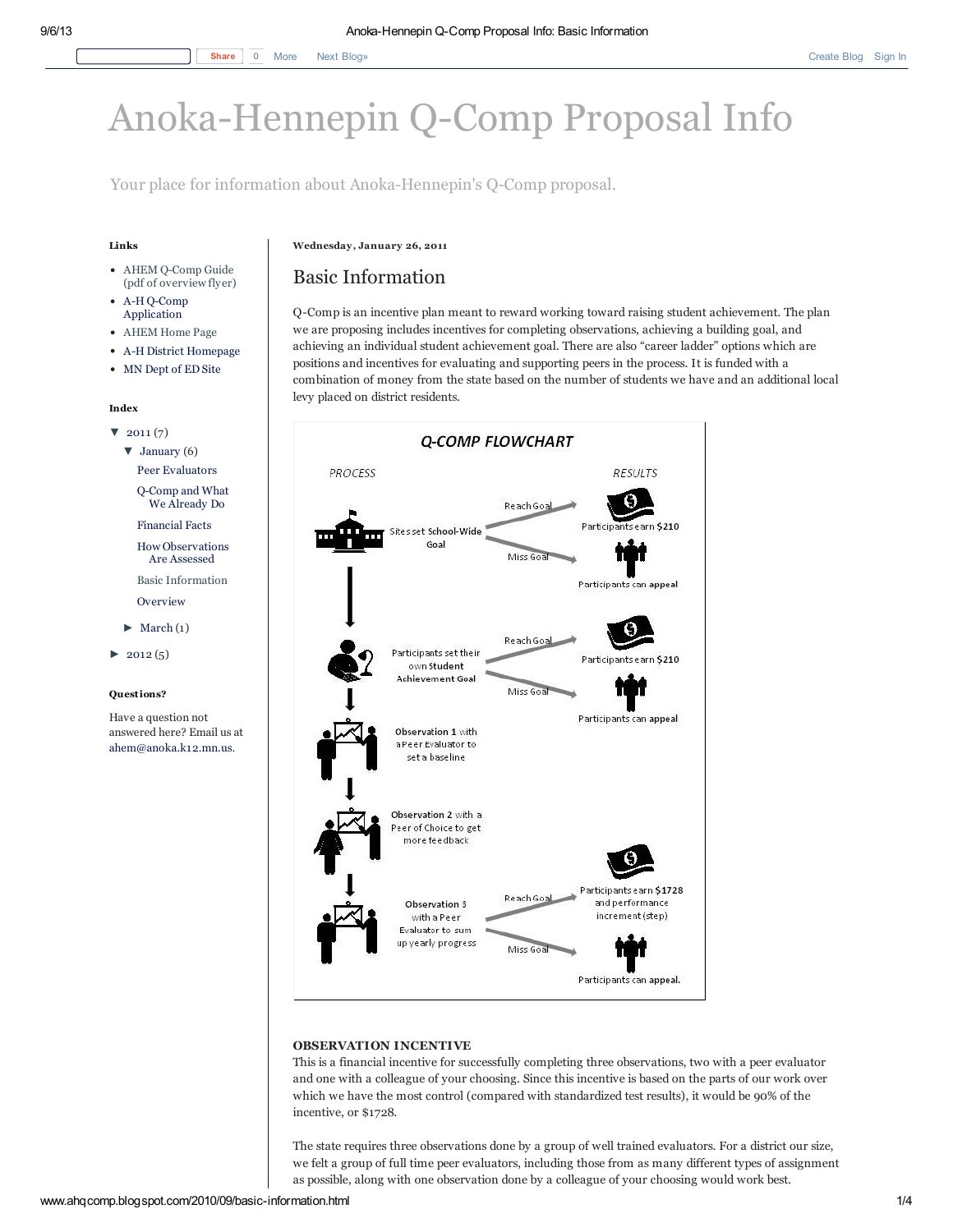**Observation 1:** This would be a baseline type of evaluation where you discuss your individual goals with your evaluator. The process will be very much like our current performance evaluation process (PAS) with a pre-meeting, observation, and post meeting with a peer evaluator for most educators. For non-classroom educators, the process will follow the PAS process you use now. These observations would be based only on the instructional domain of our current PAS system, not the entire rubric.

**Observation 2:** This is a more formative type of evaluation with your peer evaluator and a colleague of your choice. The pre and post meeting will involve you, a colleague that you choose, and a peer evaluator. The observation itself is conducted by your colleague. Each site will decide on a pool of staff who will do these observations and they will attend training on the process to be eligible. The colleague will be compensated \$100 for each person they observe, for up to five observations. The goals of this observation would be to check your progress toward your goal and provide you feedback from someone who does the same work as you do.

**Observation 3:** This is the summative evaluation where you and your evaluator have a pre-meeting, observation, and post meeting to check for progress toward your goals. In the post meeting, you will discuss your eligibility for both the observation and student achievement incentives.

#### BUILDING LEVEL INCENTIVE

This is a financial incentive for your site working together toward a building level goal that the site sets at the beginning of the year. This will be in the format of a "SMART" goal and may be developed in the same way your current site level improvement plan (SLIP) is created. The state requires that this goal be tied to standardized test results (MCA's or MAP's are the most common). The compensation for reaching this goal or showing adequate work toward the goal would be \$210 for each participant at the site.

# STUDENT ACHIEVEMENT INCENTIVE

This is a financial incentive for achieving an individual goal that you set at the beginning of the year. This will be in the format of the "SMART" goals we began last year and may be developed in your PLC if that is available to you or individually. You will also decide the standards for measuring your progress toward this goal. This goal should support one or more of your building level goals and apply specifically to your work. The compensation for reaching or showing adequate work toward this goal would be  $$210$ 

# APPEALS

For those who do not successfully complete their observations, there will be options for additional support from the evaluators, colleagues, or administrators along the way. If those do not work, participants can appeal to the Q-Comp steering committee which is made up of half educators appointed by AHEM and half administrators. If the appeal is not successful, the participant will not receive the incentives and the next year the participant will be on a formal PAS process. If the observations in the second year are also not successful, the participant will neither be awarded incentives nor get a step increment on the salary schedule (reminder: step increments are always conditional on negotiations).

#### PEER EVALUATORS

A team made up of half educators appointed by AHEM and half administration would choose thirty peer evaluators to observe the participants. Peer evaluators could stay in the position for up to three years, then return to their former site. These evaluators will be trained to ensure consistent assessments across the district. Peer evaluators will need to have at least seven years experience in their field and at least three years experience in our district.

#### Q-COMP COORDINATORS

The program would be coordinated by one teacher on special assignment (TOSA) and one principal on special assignment. Each would be chosen by a team of an equal number of educators and administrators.

# TIMELINE

September 2010: We submitted our proposal to the Minnesota Department of Education (MDE).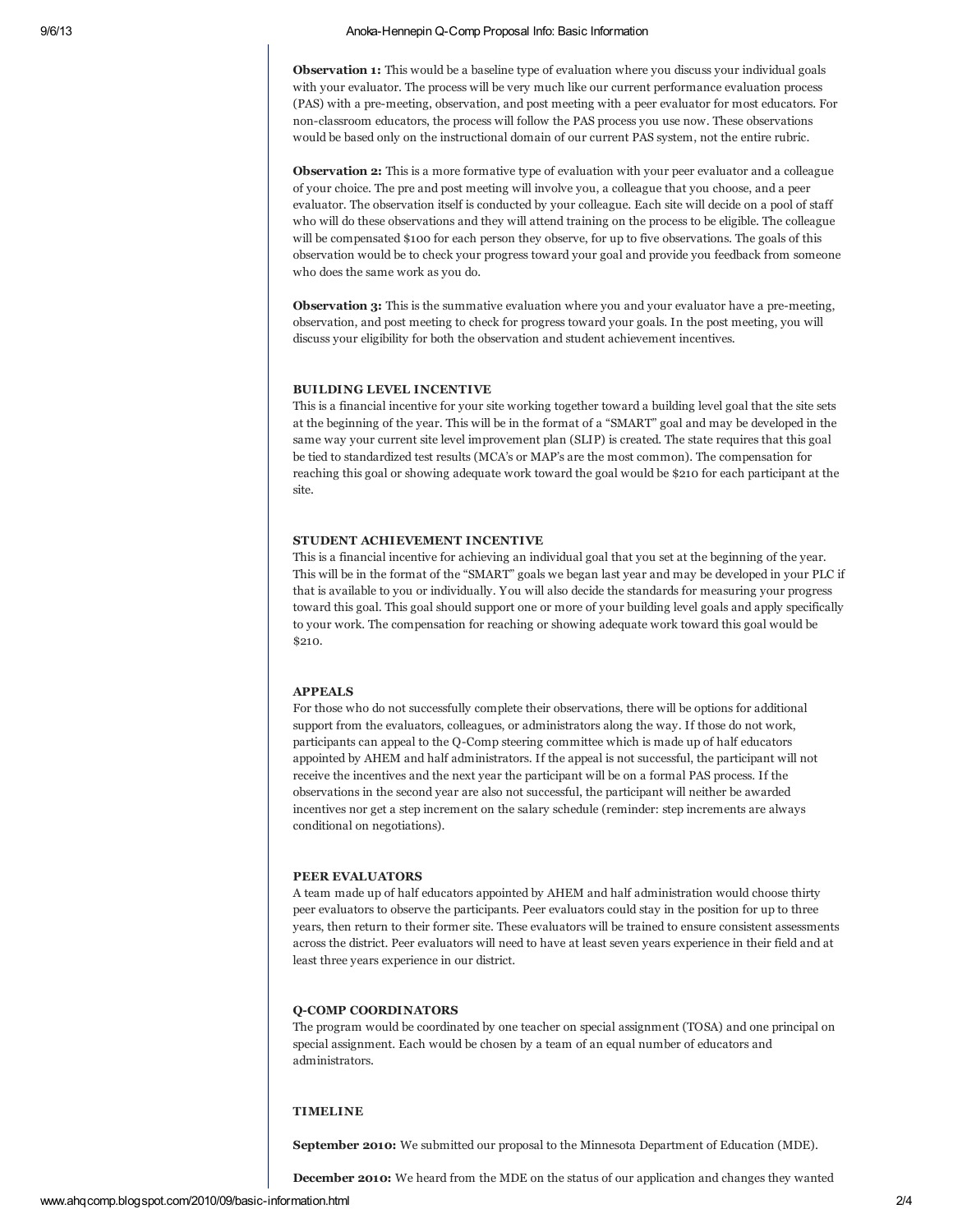#### 9/6/13 Anoka-Hennepin Q-Comp Proposal Info: Basic Information

us to make to the plan. We will made those clarifications and resubmitted the proposal.

January 2010: The MDE signed off on our proposal.

February 2010: We will hold meetings around the district to answer questions about our proposal.

March 2010: You will decide whether or not to accept the proposal.

March 2010 through May 2011: If the proposal is accepted, we will put together the infrastructure needed for the plan including putting together the steering committee, hiring staff, and training.

August 2011: We begin implementing the plan.

September 2011 through April 2012: As we work through the plan, the steering committee takes input from members to see if we need to make changes to the plan.

May 2012: We vote on whether to continue plan as is, continue it with changes, or to discontinue the plan.

#### LETTER FROM AHEM PRESIDENT, JULIE BLAHA

On behalf of all of us at Anoka Hennepin Education Minnesota (AHEM), I hope this mailing finds you well and enjoying your summer break. Before the business of the new school year begins in full force, we'd like to give you a preview of the Q-Comp proposal you will have the chance to decide on this fall.

After we finished negotiations last year, we set up a team of AHEM members, district administrators and school board members to put together a proposal to seek approximately \$9 million in state funding for a Q-Comp alternative compensation plan. With school funding as scarce as it is right now, we felt we owed it to our members to have a chance to consider this opportunity for additional compensation and staff development.

In order for the proposal to be implemented, it must be approved by the MN Department of Education (MDE); it will need to pass by 75 percent of a AHEM member vote; and win a majority vote of the school board. If the proposal passes, it will be implemented in the 2011-2012 school year.

Our goal was to create a proposal that will not only fit the parameters set out by the MDE and provide additional compensation for our efforts, but also make us better educators as well. We worked to make the plan accessible to all members and focused on items over which we have control, like the choices we make in our classrooms and with our students. We also made an effort to base the components that involve standardized test scores (which are 20% of the additional compensation) on progress toward a goal rather than hitting an exact score, since scores are influenced by so many factors outside of our work.

Most importantly, we wanted to create a proposal that includes real choices for our members. Each of the 30+ positions the plan creates will be hired by teams of equal numbers of educators and administrators. Also, you will vote on not only acceptance of the plan this year, but also on whether to keep the plan each year thereafter.

In brief, the proposal provides financial incentives in three separate areas:

- Successfully completing three observations by a peer,
- Meeting a student achievement target you set for yourself, and
- Reaching a student achievement goal as an entire building.

Whenever we could, we used processes and structures we already have in place, like parts of our current Performance Appraisal System (PAS) and the SMART goal process we began last year.

As with any compromise between educators, administrators and state government, there are positives and negatives in this proposal. As you weigh the components of the proposal for yourself, don't hesitate to contact us with your questions at ahem@anoka.k12.mn.us. In the coming weeks, we will make the entire proposal available, as well as offer you times to meet with us and ask questions.

I look forward to talking with you in the months ahead about this and all the other facets of our work.

Posted by Julie Blaha at 11:21 [AM](http://www.ahqcomp.blogspot.com/2010/09/basic-information.html)

Recommend this on Google